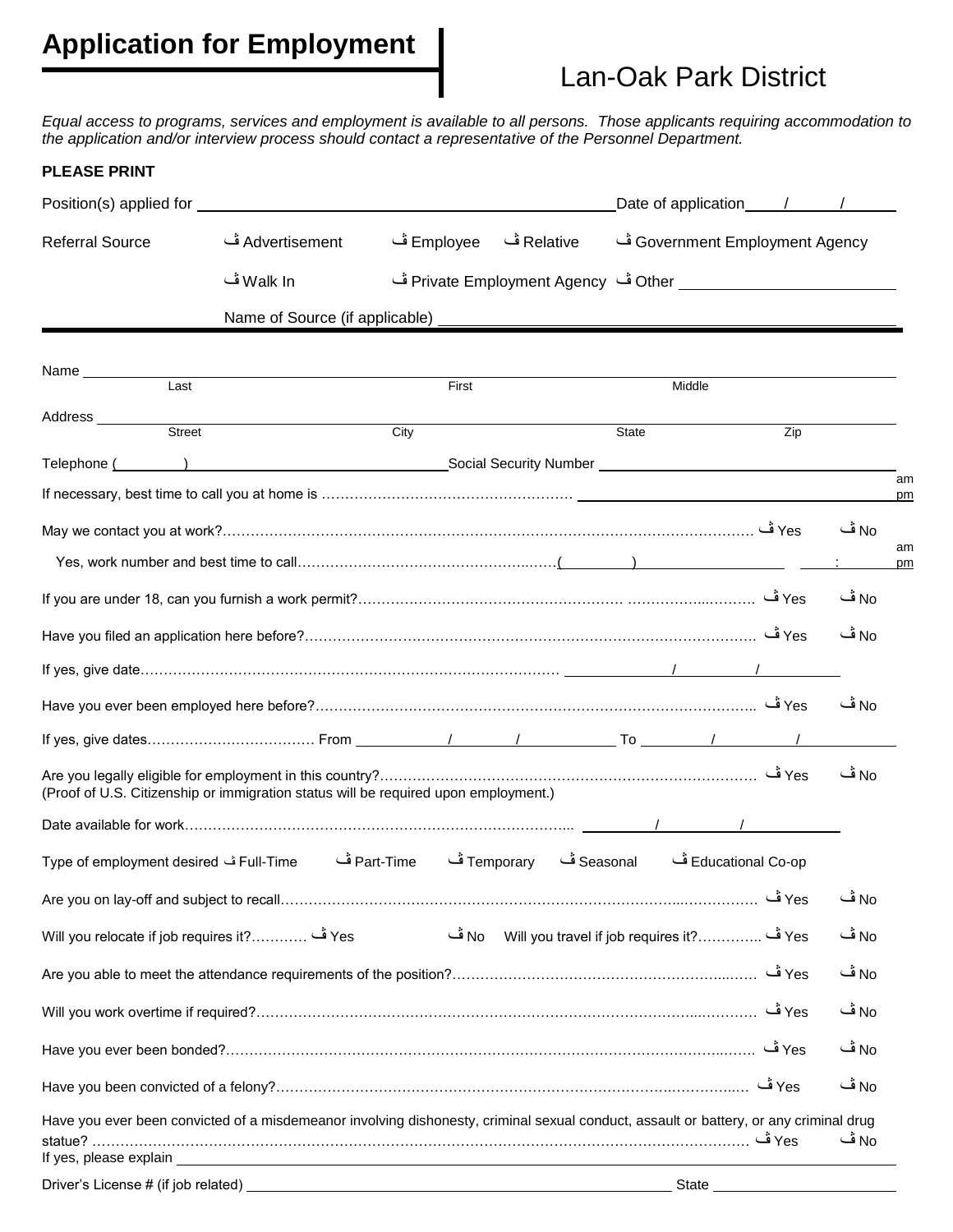## **Employment History**

List your last four (4) employers, assignments or volunteer activities, starting with the most recent, including military experience. Explain any gaps in employment in comments section below.

| Employer                                                 | Telephone                             | Dates Employed |    | Summarize the nature of the work performed |
|----------------------------------------------------------|---------------------------------------|----------------|----|--------------------------------------------|
|                                                          | $\mathcal{L}$                         | From           | To | and job responsibilities:                  |
| <b>Address</b>                                           |                                       |                |    |                                            |
|                                                          |                                       |                |    |                                            |
|                                                          |                                       |                |    |                                            |
| <b>Job Title</b>                                         |                                       |                |    |                                            |
|                                                          |                                       |                |    |                                            |
| Immediate Supervisor and Title                           |                                       |                |    |                                            |
|                                                          |                                       |                |    |                                            |
|                                                          |                                       |                |    |                                            |
| Reason for Leaving                                       |                                       |                |    |                                            |
|                                                          |                                       |                |    |                                            |
|                                                          |                                       |                |    |                                            |
| Yes آف Yes reference?                                    | No ڦ<br>Later ڤ                       |                |    |                                            |
| Employer                                                 | Telephone                             |                |    |                                            |
|                                                          |                                       | Dates Employed |    | Summarize the nature of the work performed |
|                                                          |                                       | From           | To | and job responsibilities:                  |
| <b>Address</b>                                           |                                       |                |    |                                            |
|                                                          |                                       |                |    |                                            |
| Job Title                                                |                                       |                |    |                                            |
|                                                          |                                       |                |    |                                            |
|                                                          |                                       |                |    |                                            |
| <b>Immediate Supervisor and Title</b>                    |                                       |                |    |                                            |
|                                                          |                                       |                |    |                                            |
| Reason for Leaving                                       |                                       |                |    |                                            |
|                                                          |                                       |                |    |                                            |
|                                                          |                                       |                |    |                                            |
|                                                          | $\mathsf{N}_0$ آف<br>Later ڤ<br>Yes ڤ |                |    |                                            |
| May we contact for reference?                            |                                       |                |    |                                            |
|                                                          |                                       |                |    |                                            |
| Employer                                                 | <b>Telephone</b>                      | Dates Employed |    | Summarize the nature of the work performed |
|                                                          | $\lambda$                             | From           | To | and job responsibilities:                  |
| Address                                                  |                                       |                |    |                                            |
|                                                          |                                       |                |    |                                            |
|                                                          |                                       |                |    |                                            |
| Job Title                                                |                                       |                |    |                                            |
|                                                          |                                       |                |    |                                            |
| Immediate Supervisor and Title                           |                                       |                |    |                                            |
|                                                          |                                       |                |    |                                            |
|                                                          |                                       |                |    |                                            |
| Reason for Leaving                                       |                                       |                |    |                                            |
|                                                          |                                       |                |    |                                            |
|                                                          |                                       |                |    |                                            |
| No آف Yes Tes in Terence? Alay we contact for reference? | Later ڦ                               |                |    |                                            |
| Employer                                                 | Telephone                             | Dates Employed |    | Summarize the nature of the work performed |
|                                                          |                                       | From           | To | and job responsibilities:                  |
| Address                                                  |                                       |                |    |                                            |
|                                                          |                                       |                |    |                                            |
|                                                          |                                       |                |    |                                            |
| Job Title                                                |                                       |                |    |                                            |
|                                                          |                                       |                |    |                                            |
| Immediate Supervisor and Title                           |                                       |                |    |                                            |
|                                                          |                                       |                |    |                                            |
|                                                          |                                       |                |    |                                            |
| Reason for Leaving                                       |                                       |                |    |                                            |
|                                                          |                                       |                |    |                                            |
|                                                          |                                       |                |    |                                            |
| No قف Yes فف Yes Pay we contact for reference?           | Later ڤ                               |                |    |                                            |

Comments (including explanation of any gaps in employment)

**Skills and Qualifications**- Summarize any special training, skills, licenses, certificates and/or characteristics of yourself that may qualify you as being able to perform job-related functions for the position which you are applying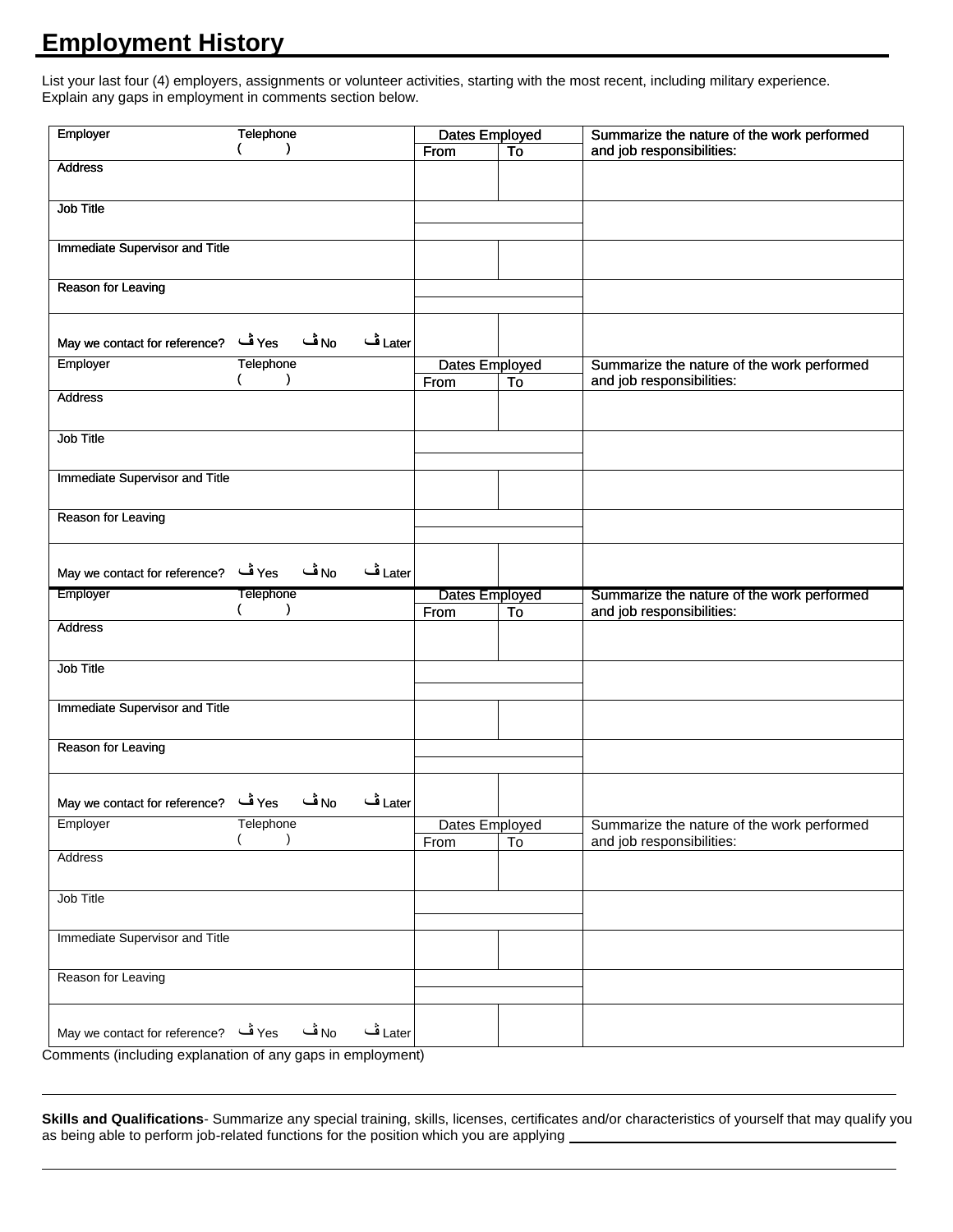### **Educational Background**

**A. List last three (3) schools attended, starting with most recent. B. List number of years completed. C. Indicate degree or diploma earned, if any. D. Grade Point Average or Class Rank and E. Major and minor field of study (if applicable).**

| A. School | <b>B. Years</b><br><b>Completed</b> | C. Degree<br>Diploma | D. GPA<br><b>Class Rank</b> | E. Major | F. Minor |
|-----------|-------------------------------------|----------------------|-----------------------------|----------|----------|
|           |                                     |                      |                             |          |          |
|           |                                     |                      |                             |          |          |
|           |                                     |                      |                             |          |          |

List any foreign language(s) you know and check the boxes that describe your skill level.

| Language | <b>Speak Some</b> | <b>Speak Fluently</b> | Read | Write |
|----------|-------------------|-----------------------|------|-------|
|          |                   |                       |      |       |
|          |                   |                       |      |       |
|          |                   |                       |      |       |
|          |                   |                       |      |       |

#### **References**

List name and telephone number of three business/work references who are *not* related to you and are *not* previous supervisors. If not applicable, list three school or personal references who are not related to you.

| <b>Name</b> | <b>Telephone</b> | <b>Years Known</b> |
|-------------|------------------|--------------------|
|             |                  |                    |
|             |                  |                    |
|             |                  |                    |

List professional, trade, business, or civic associations and any offices held. (Exclude memberships which would reveal sex, race, religion, national origin, age, color, disability or other protected status.)

| Organization | <b>Offices Held</b> |
|--------------|---------------------|
|              |                     |
|              |                     |
|              |                     |
|              |                     |

List special accomplishments, publications, awards (exclude information which would reveal sex, race, religion, national origin, age, color, disability or other protected status.) **Solution** 

List any additional information you would like us to consider. <u>The announ and the set of the set of the set</u>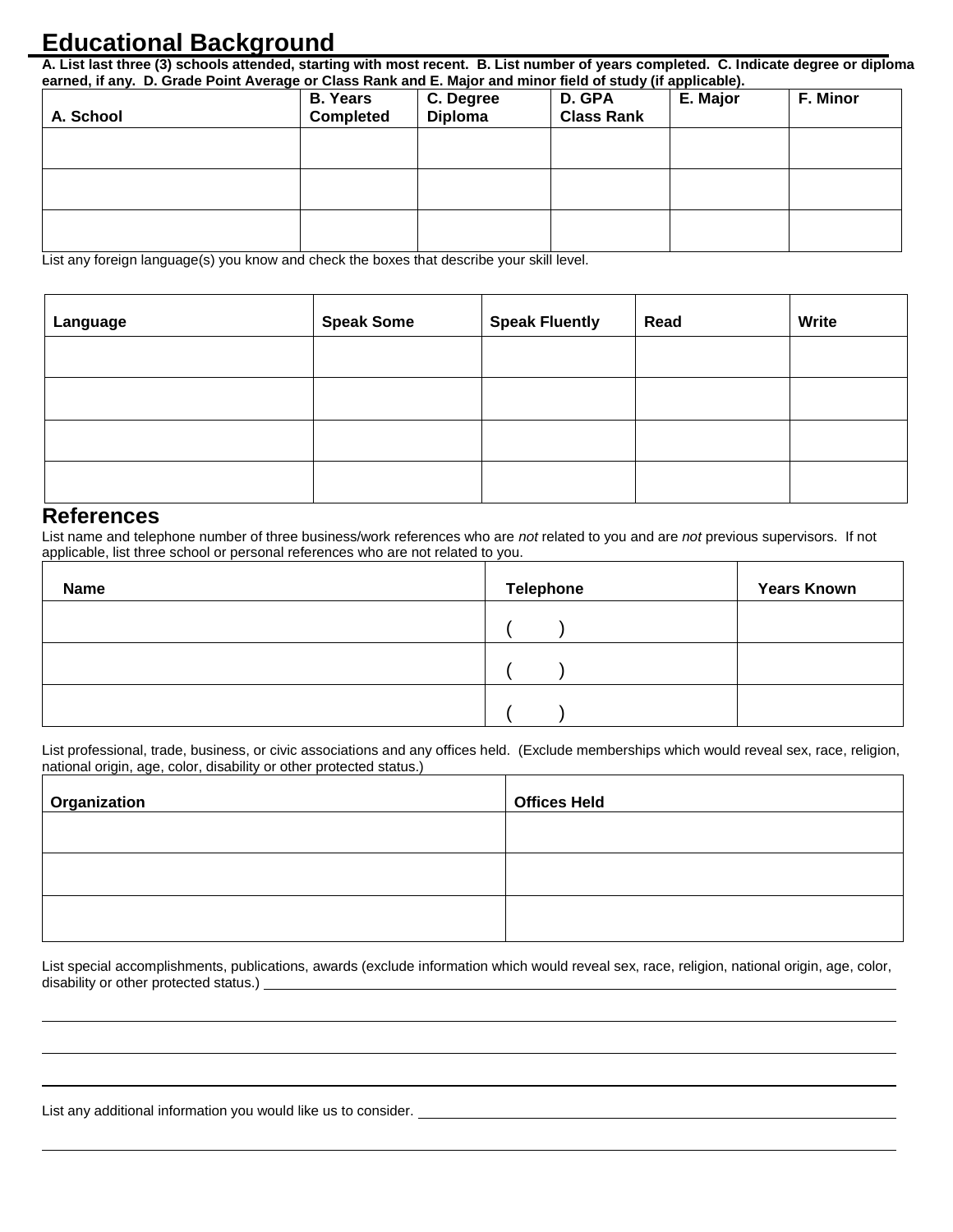I certify that all the information submitted by me on this application is true and complete, and I authorize investigation of all statements contained in this application for employment as may be necessary in arriving at an employment decision and hereby release and waive any claim against the park district which may allegedly arise from such investigation.

I further understand that if any false information, omissions, or misrepresentations are either contained in my application or given during any interview and are discovered, my application may be rejected and, if I am employed, my employment may be terminated at any time.

In consideration of my employment, I agree to conform to the park district's rules and regulations, and I agree that my employment is "at-will" and my employment and compensation can be terminated, with or without cause, and with or without notice, at any time, at either my or the park district's option.

I also understand and agree that the terms and condition of my employment may be changed, with or without cause, and with or without notice at any time by the park district.

The employer is an Equal Opportunity Employer. The employer does not discriminate in employment and no question on this application is used for the purpose of limiting or excusing any applicant's consideration for employment on a basis prohibited by local, state or federal law.

I understand it is this company's policy not to refuse to hire a qualified individual with a disability because of this person's need for an accommodation that would be required by the ADA.

This application for employment shall be considered active for a period of time not to exceed 45 days. Any applicant wishing to be considered for employment beyond this time period should inquire as to whether or not applications are being accepted at that time.

I understand that if I am hired, I will be required to provide proof of identity and information for compliance with the Immigration Reform and Control Act.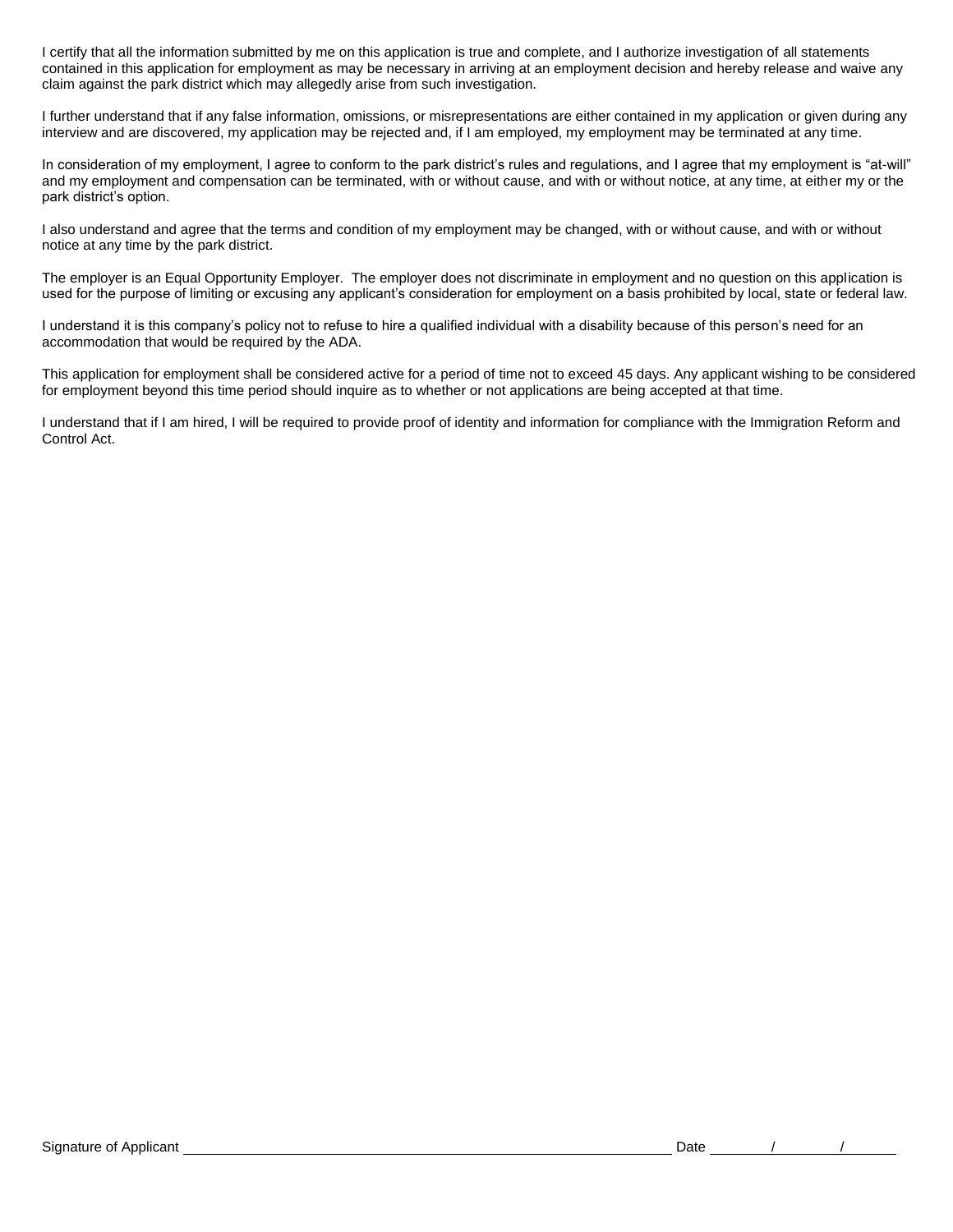#### **Affirmative Action Voluntary Information**

(Completion of information below is voluntary)

We consider applicants for all positions without regard to race, color, religion, sex, national origin, age disability, veteran status or any other legally protected status.

To be completed by applicant. Not for interview purposes. To be filed separately from application. This information is used to satisfy the Affirmative Action requirements of Section 503 of the Rehabilitation Act or as necessitated by another federal law or regulation.

As required, we comply with government regulations including Affirmative Action obligations where they apply.

In an effort to comply with requirements regarding government recordkeeping, reporting and other legal obligations, we ask that you complete this applicant data survey. Your cooperation is appreciated.

Please be advised that this survey is *not* a part of your official application for employment. It is considered confidential information that will not be used in any hiring decision.

|                                     | Position (s) applied for <b>Example 2018</b> 2019 12:00:00 Position 12:00:00 Position 12:00:00 Position 12:00:00 Position 12:00:00 Position 12:00:00 Position 12:00:00 Position 12:00:00 Position 12:00:00 Position 12:00:00 Positi |                          |           | Date $\qquad$ / / /         |  |
|-------------------------------------|-------------------------------------------------------------------------------------------------------------------------------------------------------------------------------------------------------------------------------------|--------------------------|-----------|-----------------------------|--|
| <b>Referral Source</b>              |                                                                                                                                                                                                                                     |                          |           |                             |  |
| Walk-in ڤ                           | Government Employment Agency ڤ                                                                                                                                                                                                      |                          |           | Private Employment Agency ف |  |
| Employee ڤ                          | Relative ڤ                                                                                                                                                                                                                          |                          | School ڦ  |                             |  |
|                                     |                                                                                                                                                                                                                                     |                          |           |                             |  |
|                                     |                                                                                                                                                                                                                                     |                          |           |                             |  |
| <b>Applicant Information</b>        |                                                                                                                                                                                                                                     |                          |           |                             |  |
| Name <u> Last</u>                   |                                                                                                                                                                                                                                     |                          |           |                             |  |
|                                     | First                                                                                                                                                                                                                               | Middle                   | Area Code | Phone                       |  |
| Address _________________<br>Street | City                                                                                                                                                                                                                                |                          | State     | Zip Code                    |  |
| Male ڤ                              | Female ڤ                                                                                                                                                                                                                            |                          |           |                             |  |
|                                     | Please check one of the following Equal Employment Opportunity Identification Groups:                                                                                                                                               |                          |           |                             |  |
| White ڤ                             | Hispanic ڤ Black (not of Hispanic origin)                                                                                                                                                                                           |                          |           |                             |  |
| American Indian/Alaskan Native      |                                                                                                                                                                                                                                     | Asian/Pacific Islander ڤ |           |                             |  |
| <b>Special Notice</b>               |                                                                                                                                                                                                                                     |                          |           |                             |  |

#### **To Vietnam Era Veterans, Disabled Veterans and Individuals with physical or mental disabilities:**

Government Contractors subject to the Vietnam Era Veterans Readjustment Act of 1974 and the Rehabilitation Act of 1973 are required to take affirmative action to employ and advance in employment qualified disabled veterans, veterans of the Vietnam era and qualified handicapped individuals.

You are invited to volunteer this information, if you qualify, to assist in proper placement and determining reasonable accommodation. This information will be considered confidential. Refusal to provide this information will not adversely affect your consideration for employment.

If you so wish to be identified, please check if any of the following are applicable:

| _Vietnam era Veteran (served 1964-1975) ف | Disabled Veteran فَ | Individual with a disability فَ |
|-------------------------------------------|---------------------|---------------------------------|
|-------------------------------------------|---------------------|---------------------------------|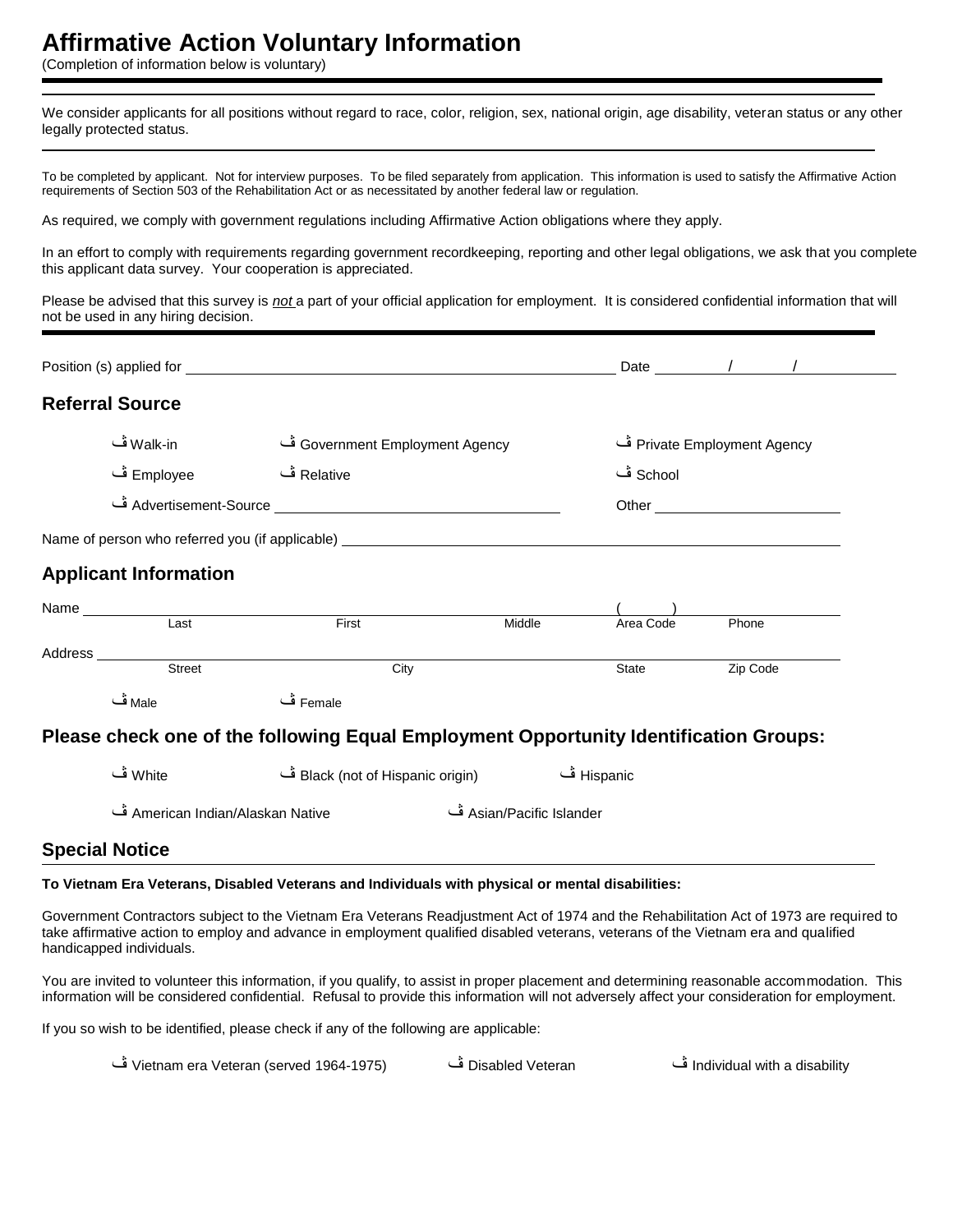# **For Personnel Department Use Only**

| Position(s) applied for:                   | Available ڤ | Not Available ف                |                                                                                                                                                                                        |  |
|--------------------------------------------|-------------|--------------------------------|----------------------------------------------------------------------------------------------------------------------------------------------------------------------------------------|--|
| Date of Interview: <u>________________</u> |             |                                |                                                                                                                                                                                        |  |
|                                            |             |                                |                                                                                                                                                                                        |  |
|                                            |             |                                |                                                                                                                                                                                        |  |
| No <sup>ف</sup> Yes<br>Hired               |             |                                |                                                                                                                                                                                        |  |
|                                            |             |                                |                                                                                                                                                                                        |  |
| Pay Rate/Salary \$                         |             |                                |                                                                                                                                                                                        |  |
|                                            |             |                                | From the EEO classifications listed below, which one best describes the position filled <b>From the EEO</b> classifications listed below, which one best describes the position filled |  |
| 1. Officials and Managers                  |             | 4. Sales Workers               | 7. Operatives (semi-skilled)                                                                                                                                                           |  |
| 2. Professionals                           |             | 5. Office and Clerical Workers | 8. Laborers (unskilled)                                                                                                                                                                |  |
| 3. Technicians                             |             | 6. Craft Workers (skilled)     | 9. Service Workers                                                                                                                                                                     |  |
|                                            |             |                                |                                                                                                                                                                                        |  |
|                                            |             |                                |                                                                                                                                                                                        |  |
|                                            |             |                                |                                                                                                                                                                                        |  |
|                                            |             |                                |                                                                                                                                                                                        |  |
|                                            |             |                                |                                                                                                                                                                                        |  |
|                                            |             |                                |                                                                                                                                                                                        |  |
|                                            |             |                                |                                                                                                                                                                                        |  |
|                                            |             |                                |                                                                                                                                                                                        |  |
|                                            |             |                                |                                                                                                                                                                                        |  |
|                                            |             |                                | Date / /                                                                                                                                                                               |  |